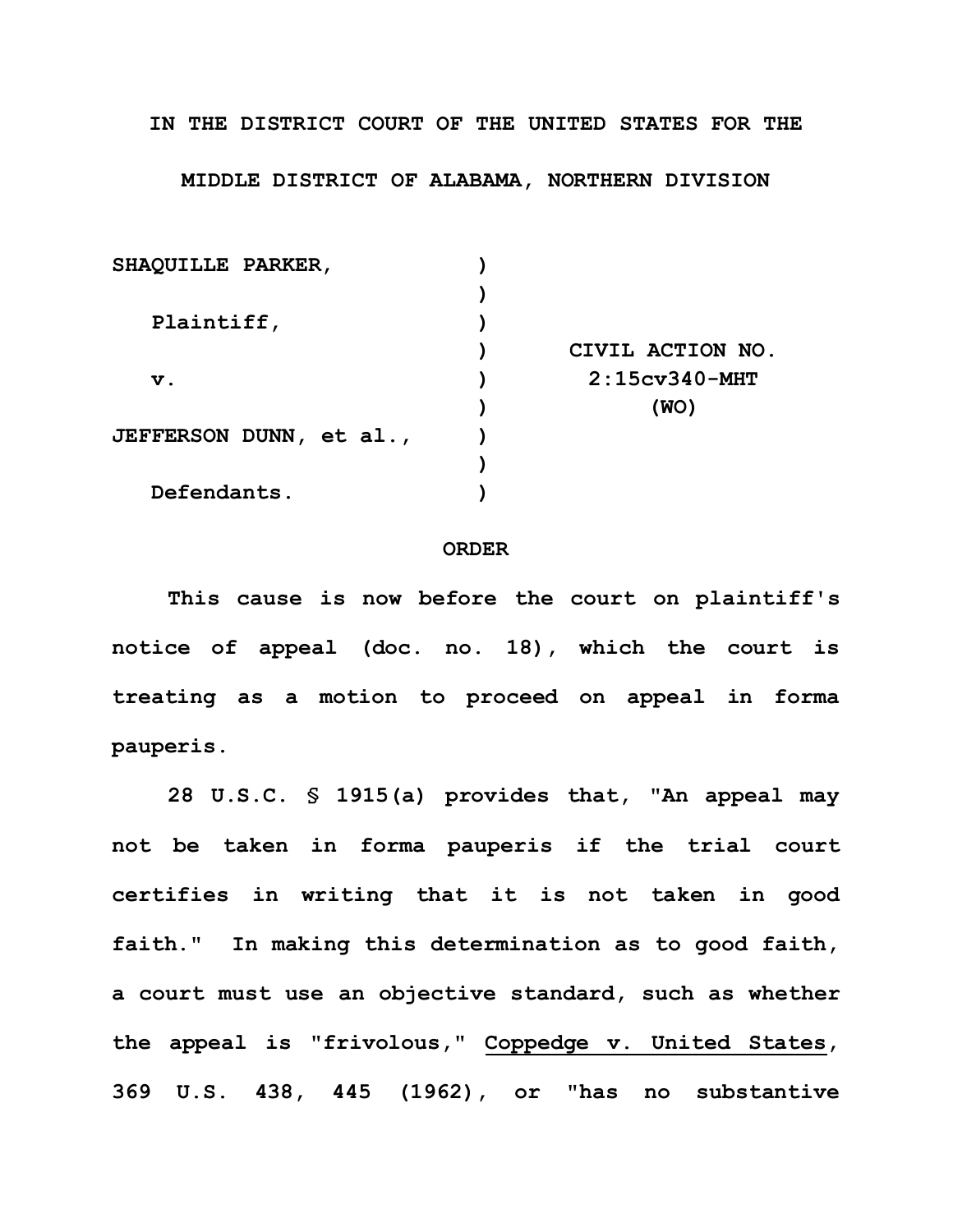**merit." United States v. Bottoson, 644 F.2d 1174, 1176 (5th Cir. Unit B May 15, 1981) (per curiam), cert. denied, 454 U.S. 903 (1981); see also Rudolph v. Allen, 666 F.2d 519, 520 (11th Cir. 1982) (per curiam), cert. denied, 457 U.S. 1122 (1982); Morris v. Ross, 663 F.2d 1032 (11th Cir. 1981), cert. denied, 456 U.S. 1010 (1982). Applying this standard, this court is of the opinion, for the reasons stated in the recommendation of the magistrate judge, that the plaintiff's appeal is without a legal or factual basis and, accordingly, is frivolous and not taken in good faith. See, e.g., Rudolph v. Allen, supra; Brown v. Pena, 441 F. Supp. 1382 (S.D. Fla. 1977), aff'd without opinion, 589 F.2d 1113 (5th Cir. 1979).**

## **\*\*\***

**Accordingly, it is ORDERED that the plaintiff's motion to proceed on appeal in forma pauperis is denied; and that the appeal in this cause is certified,**

**2**